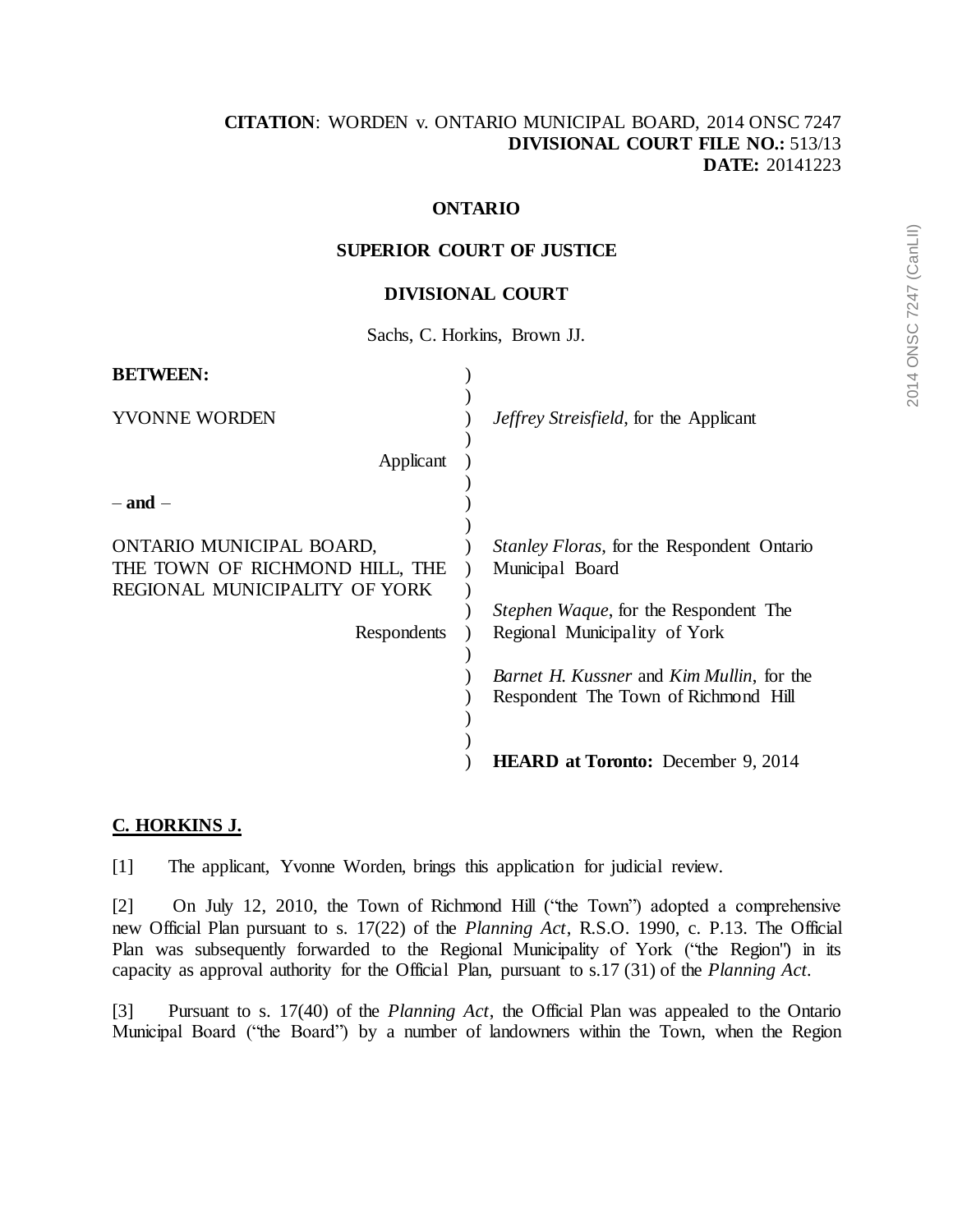did not make a decision concerning the Official Plan within 180 days. The applicant was one of the landowners who commenced an appeal.

[4] The applicant seeks an order quashing and setting aside the Decision of the Board dated November 6, 2013 ("the Decision"). The Decision granted the Town's motion to dismiss certain aspects of the applicant's appeal of the Town's Official Plan, without a full hearing. The applicant seeks judicial review of this Decision.

[5] In her application, the applicant states that her relief should be granted for the following reasons:

- (i) The Board breached the rules of natural justice and procedural fairness by denying the applicant an adjournment of the Town's motion for partial dismissal of her appeals.
- (ii) The Board breached its own rules of procedure by hearing the motion.
- (iii) The Board erred in law and exceeded its jurisdiction by dismissing the appeals without holding a hearing and permitting the applicant to cross-examine on affidavits.
- (iv) The Board exceeded its jurisdiction by failing to carry out its statutory duty under s. 17(50) of the *Planning Act*.

[6] Judicial review is an extraordinary remedy that should not be permitted when the applicant, as in this case, has not exhausted her alternative remedies.

[7] Section 43 of the *Ontario Municipal Board Act*, R.S.O. 1990, c. O.28 ("*OMB Act*") states that the Board "may rehear any application before deciding it or may review, rescind, change, alter or vary any decision, approval or order made by it."

[8] When a person requests relief under s. 43, the Board's Rules of Practice and Procedure ("Rules") govern. Rules 111-118 set out a review protocol. The Rules demonstrate that the concerns raised in this judicial review application could have been dealt with under s. 43. For example, Rule 115.01 gives the Chair of the Board broad discretionary powers as follows:

The Chair may exercise his/her discretion and grant a request and order either a rehearing of the proceeding or a motion to review the decision only if the Chair is satisfied that the request for review raises a convincing and compelling case that the Board:

- (a) acted outside its jurisdiction;
- (b) violated the rules of natural justice or procedural fairness, including those against bias;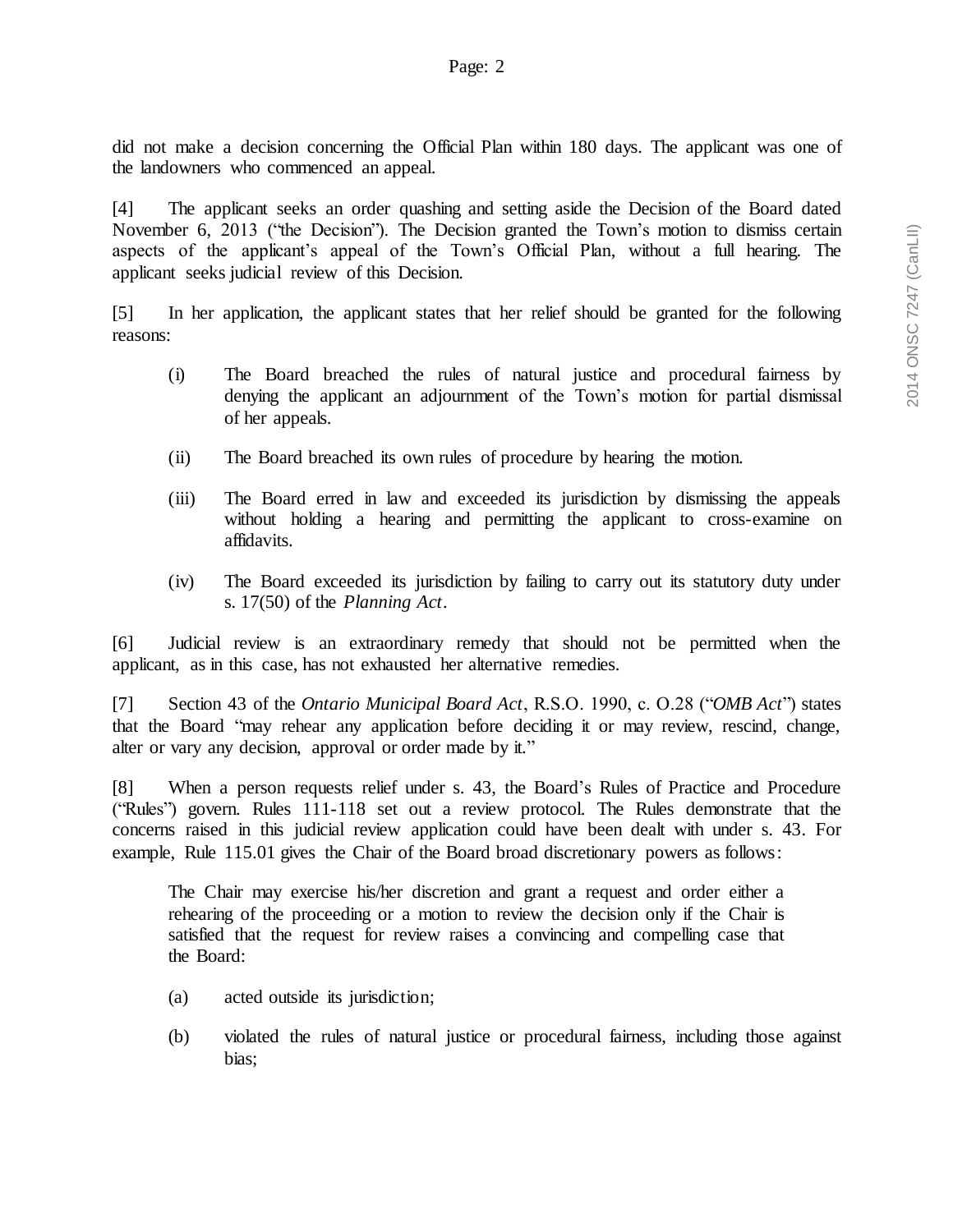- (c) made an error of law or fact such that the Board would likely have reached a different decision;
- (d) heard false or misleading evidence from a party or witness, which was discovered only after the hearing and would have affected the result; or
- (e) should consider evidence which was not available at the time of the hearing, but that is credible and could have affected the result.

[9] This application for judicial review is predicated on a claim for alleged denial of procedural fairness and natural justice. Rule 115.01 demonstrates that a procedure exists under the *OMB Act* that is designed to address this type of claim.

[10] The applicant has not requested relief under s. 43. Further she has not explained why she failed to do so, when s. 43 and the Rules give the Board the power to specifically address the concerns that she seeks to raise on this application for judicial review.

[11] Judicial review is a discretionary remedy. It is not available when the applicant has an adequate alternative remedy, except in special circumstances (see *Harelkin v. University of Regina*, [1979] 2 S.C.R. 561 at pp. 19-20; *Strazdins v. Caledon (Town)*, [1998] O.J. No. 3586 at para.11; *Stentsiotis v. Ontario (Social Benefits Tribunal)*, 2011 ONSC 5948 at para. 2; *Destito v. Ontario (Social Benefits Tribunal)*, 2012 ONSC 5236 at para. 5).

[12] This applicant has an adequate alternative remedy under s. 43 and she has failed to identify any "exceptional circumstances" that would justify permitting her to bring an application for judicial review.

[13] In addition to s. 43 , it is important to note that the *OMB Act* addresses the finality of a Board order in ss. 96(1) and (4) of the *OMB Act*. The order is subject to the statutory review process in s. 43 and an appeal to Divisional Court may only be pursued with leave, on a question of law (s.96 (1)). Subsection 96(4) of the *OMB Act* states as follows:

- (4) Save as provided in this section and in section 43,
- (a) every decision or order of the Board is final; and
- (b) no order, decision or proceeding of the Board shall be questioned or reviewed, restrained or removed by prohibition, injunction, *certiorari* or any other process or proceeding in any court.

[14] In the context of this statutory regime and in the absence of any extraordinary circumstances, the application for judicial review, if allowed, would undermine the legislative scheme for review of the Board's decisions. Specifically, it would permit the applicant to do indirectly what she is not permitted to do directly. Under the legislative scheme, appeals to this court from final decisions of the Board are only permitted with leave. Instead of applying for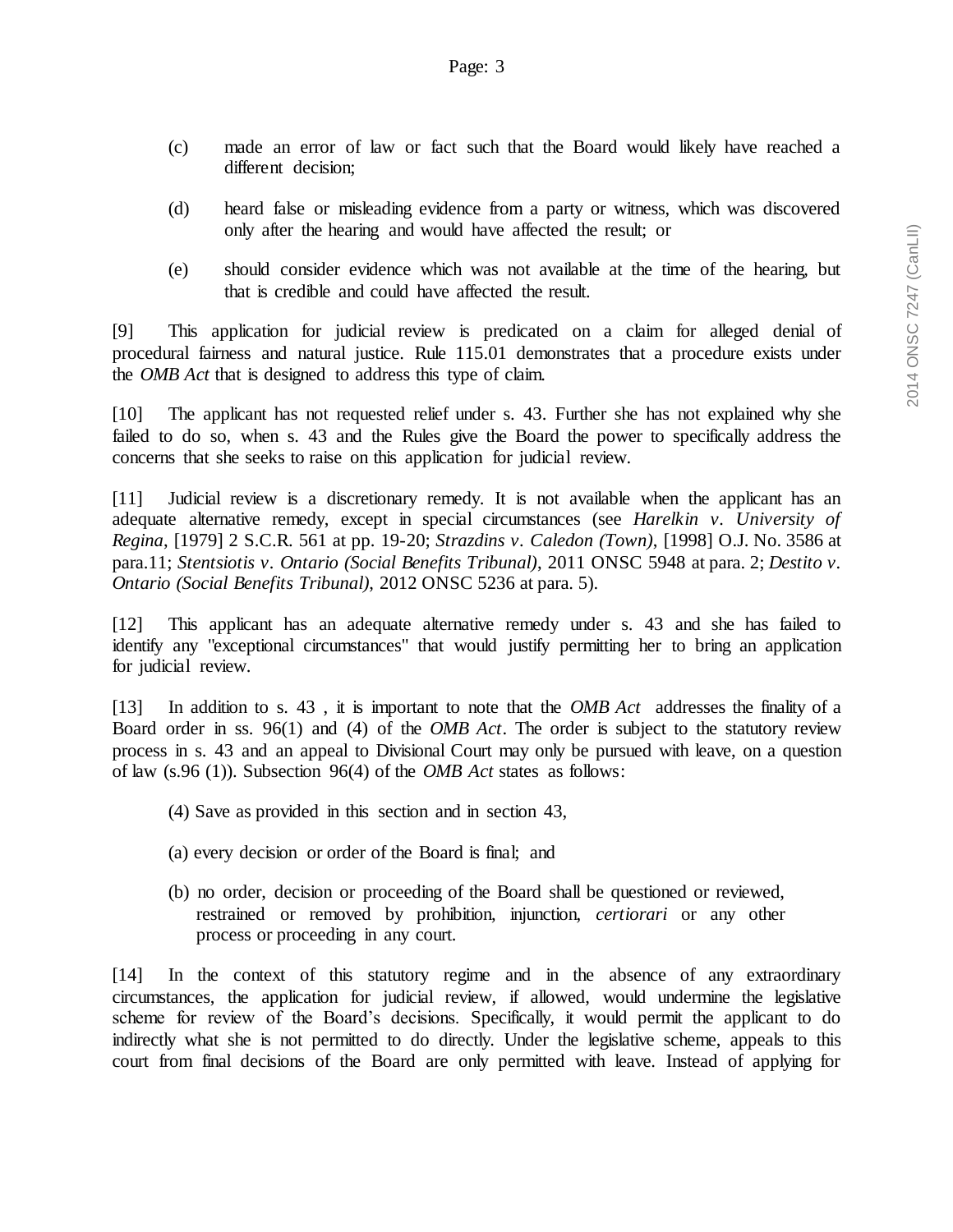leave, the applicant sought to come directly to this court by framing what is essentially an appeal of the Board's decision as an application for judicial review.

[15] In conclusion the application for judicial review is dismissed. Costs have been agreed upon. The applicant shall pay the Town and Region each \$5,000 all inclusive. The Board is not seeking costs.

C. Horkins J.

\_\_\_\_\_\_\_\_\_\_\_\_\_\_\_\_\_\_\_\_\_\_\_\_\_\_\_

\_\_\_\_\_\_\_\_\_\_\_\_\_\_\_\_\_\_\_\_\_\_\_\_\_\_\_

Sachs J.

\_\_\_\_\_\_\_\_\_\_\_\_\_\_\_\_\_\_\_\_\_\_\_\_\_\_\_ Brown J.

**Released:** 20141223